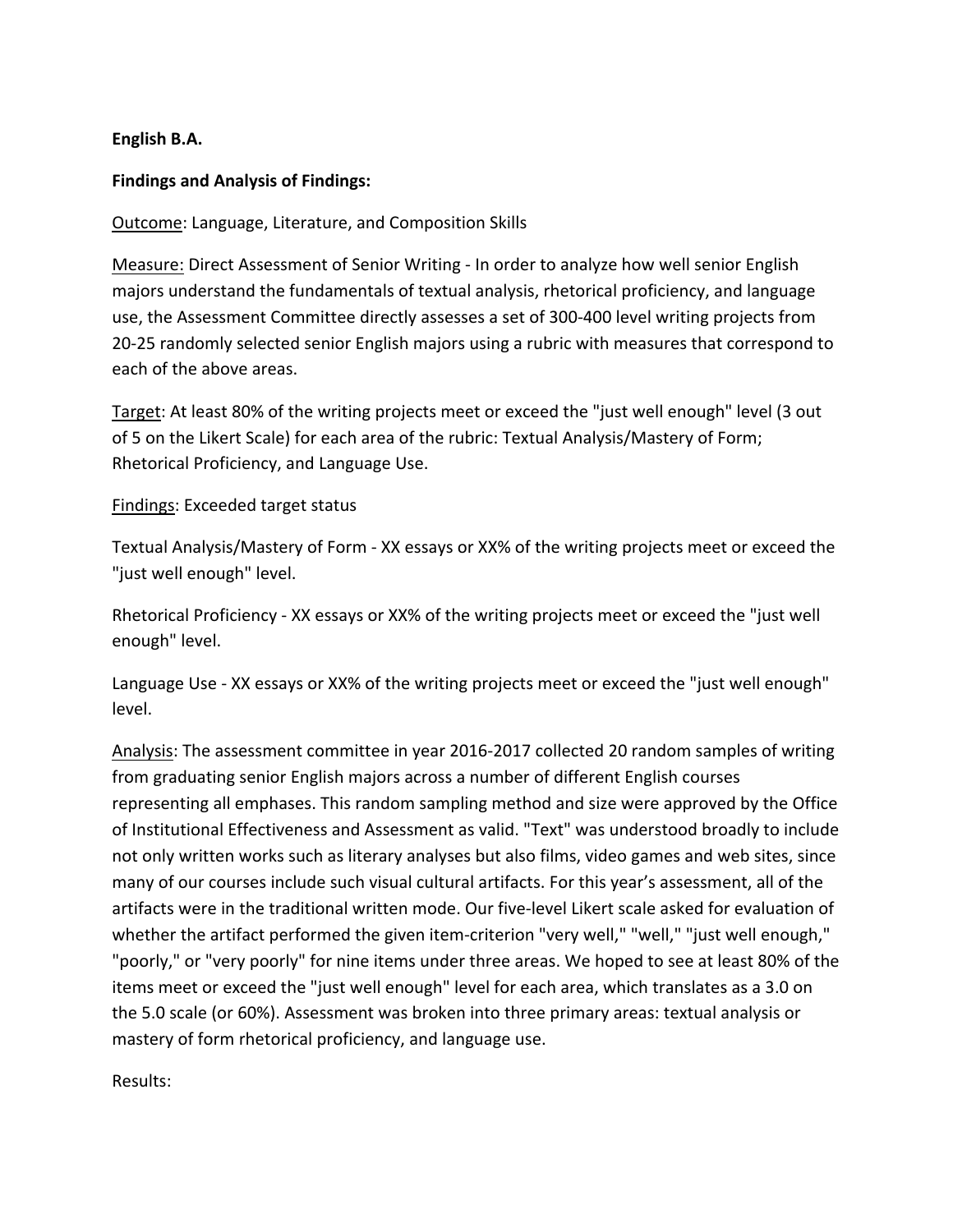1. Textual Analysis/Mastery of Form: XX essays, or XX%, received "just well enough" or higher. The average score translates to a XX% average safely above the 60% benchmark set by the Likert; 

2. Rhetorical Proficiency: XX essays, or XX%, received "just well enough" or higher. The average score translates to a XX% average, again, safely above the 60% benchmark;

3. Language Use: XX essays, or XX%, received "just well enough" or higher. The average score translates to a roughly XX% average, safely above the 60% benchmark. Based on the collected data, graduating English seniors are meeting our goal of seeing at least 80% of the items meet or exceed the just well enough level for each area.

We were pleased to know that our seniors are meeting our goal. The results from this year align closely with the results from last year, indicating some consistency in the quality of our seniors' work. With that said, as the director of assessment, I am concerned that the Likert scale is not giving us the information we need to get an accurate sense of our students' performance. While I have converted the scores to a 4 point scale in the past, I fear that this conversion has not been quantitatively accurate, so I am working with the assessment office to 1) determine whether or not my conversion to percentage is valid, and 2) what other kinds of scales we could use that would translate to a more familiar quantitative value, similar to grades, which are categories easier for faculty to understand and interpret. While the committee can intuitively agree that our seniors' writing is not quite at the level we would like to see, it is difficult to reconcile the committees intuitive judgment with the quantitative results. To address this disconnect, it may simply be a matter being trained to better interpret Likert results. Regardless, it seems like a good time to work with the assessment office on reevaluating our approach to direct assessment since it is likely we will overhaul all assessment measures alongside the departmental core curriculum revamping next year. Remaining thoughts: As part of our discussion following the direct assessment, the committee again agreed that the process of direct student writing assessment is flawed, owning to the subjective nature of evaluating writing, generally. Hopefully, with some assistance from the assessment office, we will be able to arrive at a scoring system that better addresses the patterns we see. The committee agreed that we saw an improvement in grammar and mechanics in this years sample (after some disappointment with last years sample in this area). Several committee members noted a pattern of ambitious theses without the follow-through of adequate support/evidence. From these patterns, we might suggest that instructors, when assigning and teaching argumentative writing, iterate not only the design of a valid argument but also the incorporation of valid and convincing evidence to make that argument sound. The committee noted that many of the samples were wordy and unclear. As a result of these findings, we recommend that instructors discuss the benefits of concision with their students. The committee observed that many senior